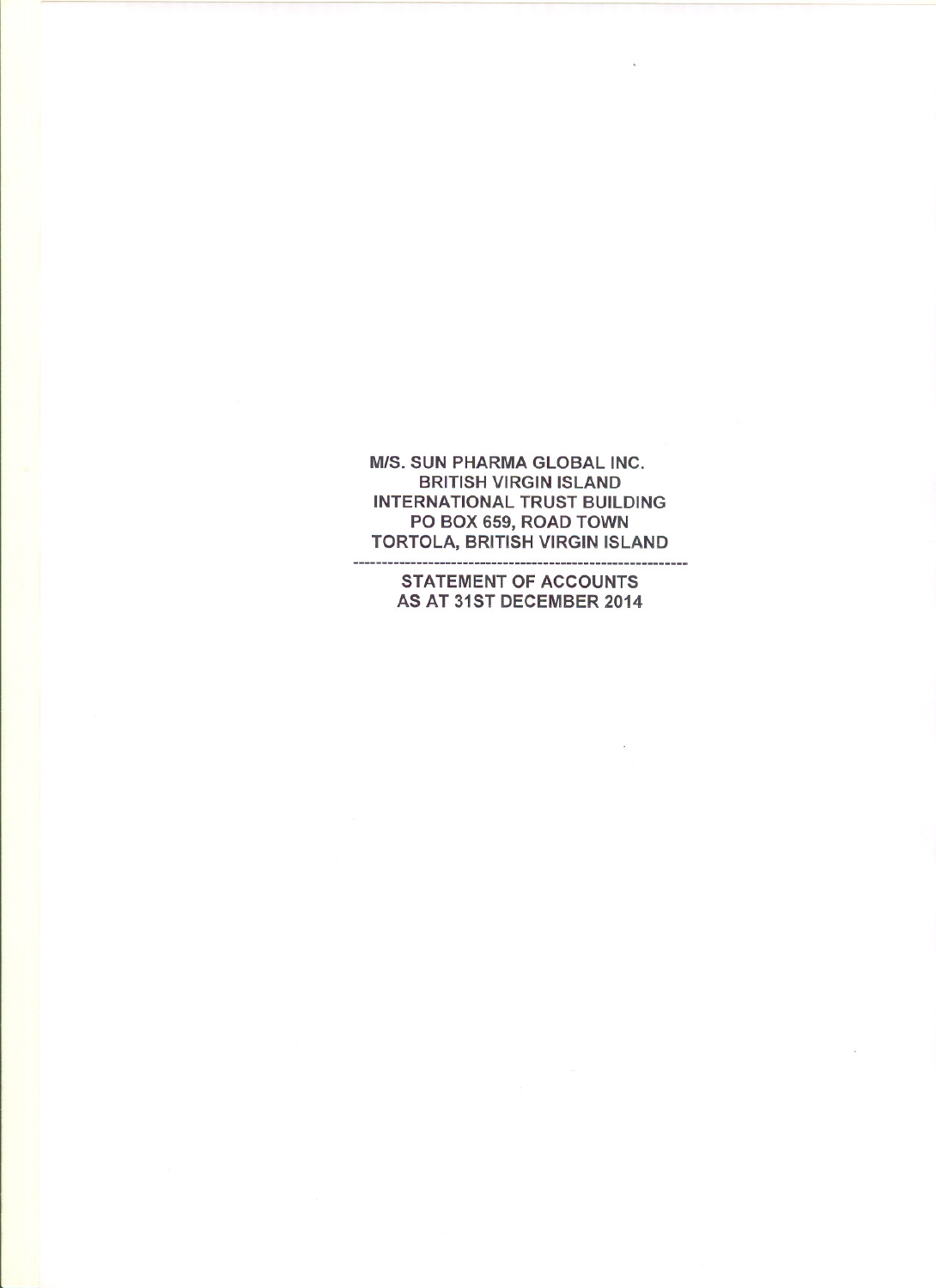# ى شاه وشركاه H. C. Shah & Co. مى هناه وشركاه

**Chartered Accountants** 

A member of Kreston International A global network of independent accounting firms

P.O. Box 2508, Ruwi, P.C. 112, Sultanate of Oman - Tel.: 24707654, 24786151, 24786651, Fax: 24786751 E-mail: biztools@omantel.net.om. audit@hcshah.co, Website: hcshah.co C.R. No. 1774620

# **INDEPENDENT AUDITORS' REPORT TO THE DIRECTORS**

M/S. SUN PHARMA GLOBAL INC. BRITISH VIRGIN ISLAND **International Trust Building** P.O. Box 659, Road Town Tortola, British Virgin Island

We have audited the accompanying Financial Statements of M/S. SUN PHARMA GLOBAL INC. BRITISH VIRGIN ISLAND as of 31st December 2014 which have been prepared under the historical and replacement cost convention and in accordance with International Financial Reporting Standards.

## MANAGEMENT RESPONSIBILITY FOR THE FINAL STATEMENT

The Management is responsible for the preparation and fair presentation of these financial statements in accordance with International Financial Reporting Standards and for such internal control as they determine necessary to enable the preparation of financial statements that are free from material misstatement, whether due to fraud or error.

## **AUDITOR'S RESPONSIBILITY**

Our responsibility is to express an opinion on these financial statements based on our audit. We conducted our audit in accordance with the International Standards on Auditing and other statutory requirements. Those Standards require that we comply with ethical requirements and plan and perform the audit to obtain reasonable assurance whether the financial statements are free from material misstatements.

An audit involves performing procedures to obtain audit evidence about the amounts and disclosures in the financial statements. The procedures selected depend on the auditor's judgment, including the assessment of the risks of material misstatement of the financial statements, whether due to fraud or error. In making those risk assessments, the auditor considers internal control relevant to the entity's preparation and fair presentation of the financial statements in order to design audit procedures that are appropriate in the circumstances, but not for the purpose of expressing an opinion on the effectiveness of the entity's internal control. An audit also includes evaluating the appropriateness of accounting policies used and the reasonableness of accounting estimates made by management, as well as evaluating the overall presentation of financial statements.

We believe that the audit evidence we have obtained is sufficient and appropriate to provide a basis for our audit opinion.

# **OPINION**

In our opinion, the accompanying Balance Sheet and Income Statement read with notes (1) to (17) give a true and fair view of the Company's financial position as at 31st December 2014 and have been properly prepared in accordance with the international Financial Reporting standards and accounting policies.

# H.C. SHAH & CO.

**Chartered Accountants** 

Muscat, Oman February 4, 2015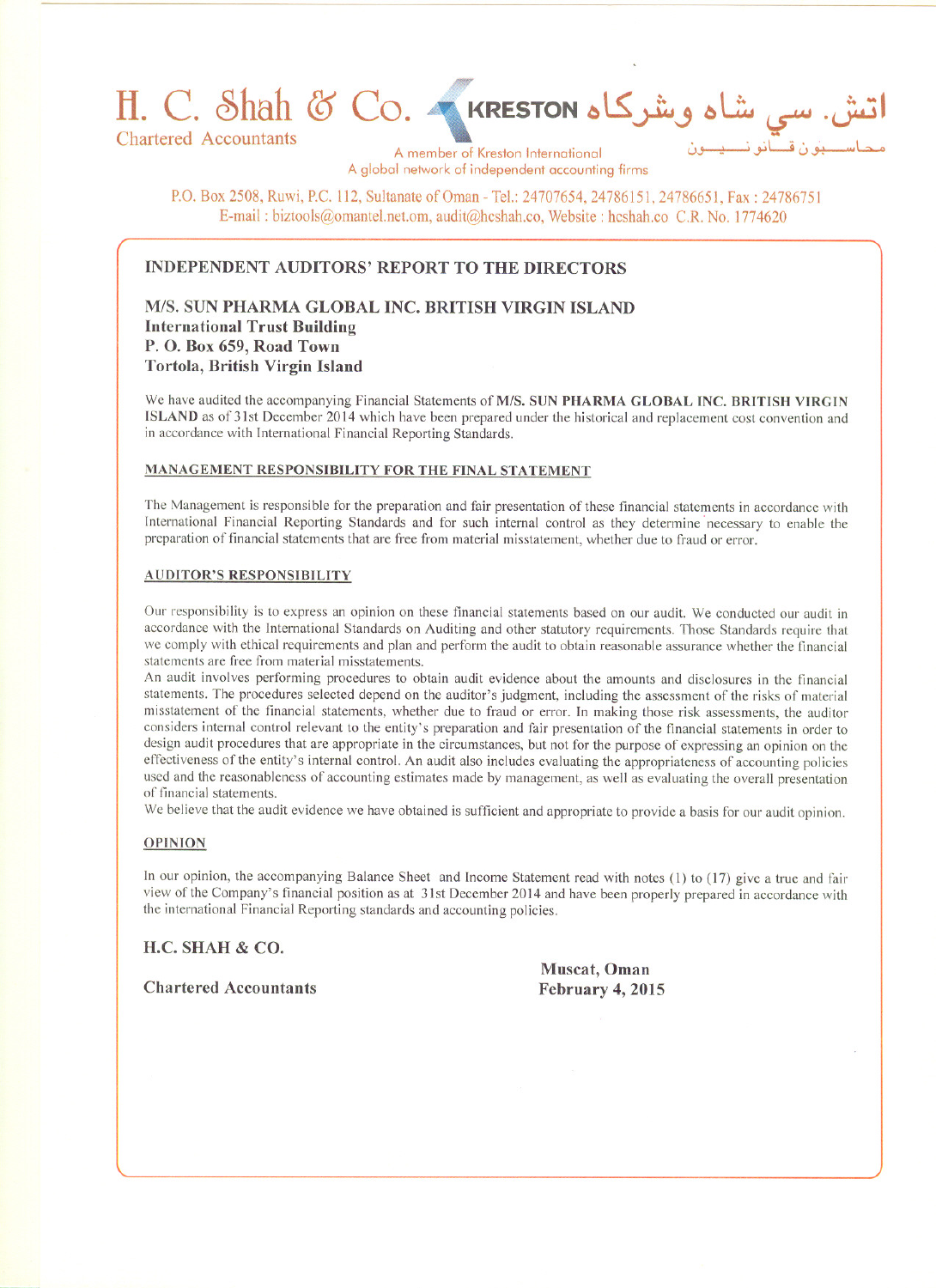#### **Sun Pharma Global INC BALANCE SHEET AS AT 31ST DECEMBER 2014**

| <b>Particulars</b>                                                                                                                                                  | Note No<br>As At 31st Dec 2014 |                              | As At 31st March, 2014 |                                   |               |
|---------------------------------------------------------------------------------------------------------------------------------------------------------------------|--------------------------------|------------------------------|------------------------|-----------------------------------|---------------|
|                                                                                                                                                                     |                                | ` in USD                     | ` in USD               | ` in USD                          | ` in USD      |
| <b>EQUITY AND LIABILITIES</b>                                                                                                                                       |                                |                              |                        |                                   |               |
| <b>Shareholders' Funds</b>                                                                                                                                          |                                |                              |                        |                                   |               |
| Share Capital<br>Reserves and Surplus<br>Money received against Share Warrants                                                                                      | 6<br>$\overline{7}$            | 786,221,515<br>2,652,535,998 | 3,438,757,513          | 786,221,515<br>2,652,583,445      | 3,438,804,960 |
| <b>Share Application Money Pending Allotment</b>                                                                                                                    |                                |                              |                        |                                   | 2,067,572     |
| <b>Minority Interest</b>                                                                                                                                            |                                |                              |                        |                                   |               |
| <b>Non-Current Liabilities</b>                                                                                                                                      |                                |                              |                        |                                   |               |
| Long-Term Borrowings<br>Deferred Tax Liabilities (Net)<br>Other Long-Term Liabilities<br>Long-Term Provisions                                                       |                                |                              |                        |                                   |               |
| <b>Current Liabilities</b>                                                                                                                                          |                                |                              |                        |                                   |               |
| Short-Term Borrowings<br><b>Trade Payables</b><br><b>Other Current Liabilities</b><br><b>Short-Term Provisions</b>                                                  | 8                              | 10,102<br>$\blacksquare$     | 10,102                 | 9,045<br>$\overline{\phantom{a}}$ | 9,045         |
|                                                                                                                                                                     | <b>TOTAL</b>                   |                              | 3,438,767,615          |                                   | 3,440,881,577 |
| <b>ASSETS</b>                                                                                                                                                       |                                |                              |                        |                                   |               |
| <b>Non-Current Assets</b>                                                                                                                                           |                                |                              |                        |                                   |               |
| <b>Fixed Assets</b><br><b>Tangible Assets</b><br>Intangible Assets<br>Capital Work-In-Progress<br>Intangible Assets Under Development<br>Fixed Assets Held for Sale |                                |                              |                        |                                   |               |
| Godwill on Consolidation<br>Non-Current Investments<br>Deferred Tax Assets (Net)<br>Long-Term Loans and Advances                                                    | 9<br>10                        | 3,420,792,864<br>17,974,751  |                        | 7,446<br>20,083,267               |               |
| Other Non-Current Assets                                                                                                                                            |                                | $\blacksquare$               | 3,438,767,615          | $\overline{\phantom{a}}$          | 20,090,713    |
| <b>Current Assets</b>                                                                                                                                               |                                |                              |                        |                                   |               |
| <b>Current Investments</b><br>Inventories<br><b>Trade Receivables</b><br>Cash and Cash Equivalents<br>Short-Term Loans and Advances<br>Other current assets         | 11                             |                              |                        | 3,420,790,864                     | 3,420,790,864 |
|                                                                                                                                                                     | <b>TOTAL</b>                   |                              | 3,438,767,615          |                                   | 3,440,881,577 |
| See accompanying notes forming part of the Financial Statements<br>In terms of our report of even date attached                                                     |                                |                              |                        |                                   |               |

For and on behalf of the Board

**SURENDRA C JOSHI**  *Director*

For **H C Shah & Co. RAJESH K SHAH** *Chartered Accountants Director*

**H.C.Shah**

4th FEB 2015 4th FEB 2015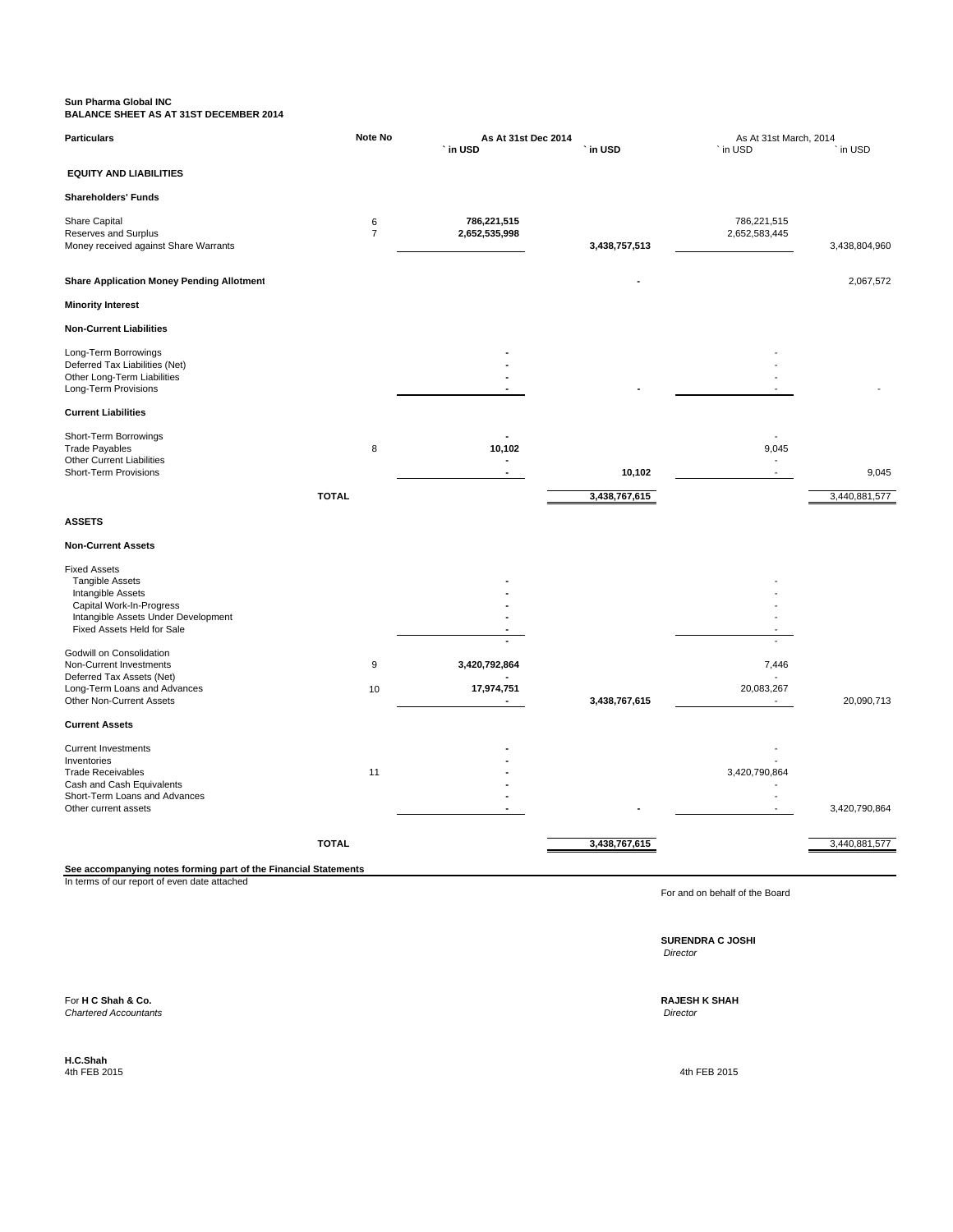## **Sun Pharma Global INC**

**STATEMENT OF PROFIT AND LOSS FOR THE YEAR ENDED 31ST DECEMBER, 2014**

| Particular                                                                                                                                                                                                                                                                                                         | Note No | Year ended 31st Dec 2014<br>in USD | in USD    | Period ended 31st March, 2014<br>` in USD | in USD        |
|--------------------------------------------------------------------------------------------------------------------------------------------------------------------------------------------------------------------------------------------------------------------------------------------------------------------|---------|------------------------------------|-----------|-------------------------------------------|---------------|
| Income                                                                                                                                                                                                                                                                                                             |         |                                    |           |                                           |               |
| Revenue from Operations (Gross)<br>Less: Excise Duty<br>Revenue from Operations (Net)                                                                                                                                                                                                                              |         |                                    |           |                                           |               |
| Other Income                                                                                                                                                                                                                                                                                                       | 12      |                                    | 8,554     |                                           | 2,513,482,646 |
| <b>Total Revenue</b>                                                                                                                                                                                                                                                                                               |         |                                    | 8,554     |                                           | 2,513,482,646 |
| <b>Expenses</b>                                                                                                                                                                                                                                                                                                    |         |                                    |           |                                           |               |
| Cost of Materials Consumed<br>Purchase of Stock-in-Trade<br>Changes in Inventories of Finished Goods, Work-in-Progress and<br>Stock-in-Trade<br><b>Employee Benefits Expense</b><br><b>Finance Costs</b><br>Depreciation/Amortisation/Impairment Expense<br>Other Expenses<br>Research and Development Expenditure | 13      |                                    | 56,001    |                                           | 108,461       |
| <b>Total Expenses</b>                                                                                                                                                                                                                                                                                              |         |                                    | 56,001    |                                           | 108,461       |
| Profit Before Exceptional Items and Tax                                                                                                                                                                                                                                                                            |         |                                    | (47, 447) |                                           | 2,513,374,185 |
| <b>Exceptional Items</b>                                                                                                                                                                                                                                                                                           |         |                                    |           |                                           |               |
| <b>Profit Before Tax</b>                                                                                                                                                                                                                                                                                           |         |                                    | (47, 447) |                                           | 2,513,374,185 |
| <b>Tax Expense:</b><br><b>Current Tax</b><br>Deferred Tax                                                                                                                                                                                                                                                          |         |                                    |           |                                           |               |
| Profit / (Loss) from the Perid from Continuing Operations                                                                                                                                                                                                                                                          |         |                                    | (47, 447) |                                           | 2,513,374,185 |
| Profit / (Loss) from Discontinuing Operations Before Tax<br>Tax Expense of Discontinuing Operations                                                                                                                                                                                                                |         |                                    |           |                                           |               |
| Profit / (Loss) from Discontinuing Operations                                                                                                                                                                                                                                                                      |         |                                    |           |                                           |               |
| Profit / (Loss) for the Year                                                                                                                                                                                                                                                                                       |         |                                    | (47, 447) |                                           | 2,513,374,185 |
| <b>Minority Interest</b>                                                                                                                                                                                                                                                                                           |         |                                    |           |                                           |               |
| Profit / (Loss) for the Year After Minority Interest                                                                                                                                                                                                                                                               |         |                                    | (47, 447) |                                           | 2,513,374,185 |
| <b>Earning Per Equity Share</b><br>Basic and Diluted (`) Face Value per Equity share - `<br>See accompanying notes forming part of the Financial Statements                                                                                                                                                        |         |                                    | (0.02)    |                                           | 1,016.94      |
| In terms of our report of even date attached                                                                                                                                                                                                                                                                       |         |                                    |           |                                           |               |

For and on behalf of the Board

**SURENDRA C JOSHI**  *Director*

For **H C Shah & Co. RAJESH K SHAH**

**Chartered Accountants** 

**H.C.Shah**

4th FEB 2015 4th FEB 2015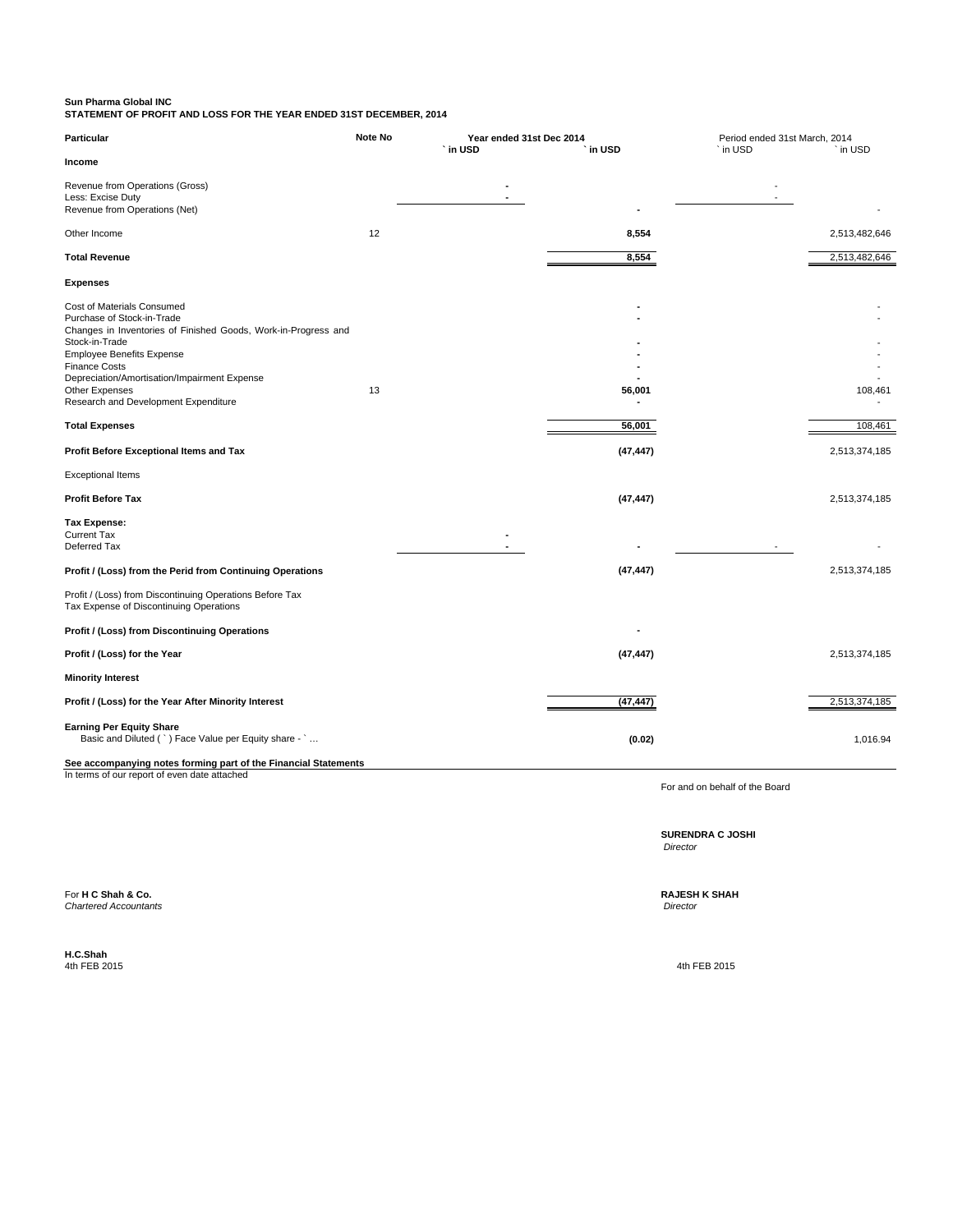#### **NOTES TO THE FINANCIAL STATEMENT FOR THE PERIOD ENDED 31ST DECEMBER 2014 1 LEGAL STATUS**

SUN PHARMA GLOBAL INC. is an International Business Company incorporated on 1st February 1996 under the International Business Companies Act, Cap. 291 of British Virgin Islands.

#### **The Shareholder and their shareholding in the company is as under :**

| Name of the Shareholder                    | No. of Share Held | No. of Share Held |  |
|--------------------------------------------|-------------------|-------------------|--|
| Sun Pharmaceuticals Industries Ltd.        | 2.471.515         | 2,471,515         |  |
| <b>TOTAL</b>                               | 2,471,515         | 2,471,515         |  |
| The Directors of the company are as under: |                   |                   |  |

| <b>Nationality</b> |
|--------------------|
| Indian             |
| Indian             |
| Indian             |
|                    |

### **2 ACTIVITY**

The Company had been engaged in Investment activities and Sale and Distribution of Pharmaceutical Products, Marketing Authorisation. The Company has assigned it's Pharmaceutical Products, Marketing Authorisation to its wholly owned subsidiary company Sun Pharma Global (FZE) with effect from 1st Decmber,2008.

#### **3 PRINCIPAL ACCOUNTING POLICIES**

#### **(i)** *Statement of Compliance*

These financial statements are prepared under Historical cost Convention on an accrual basis in accordance with the Generally Accepted Accounting Principles.

#### **(ii)** *Basis of preparation*

These financial statements have been prepared on the historical cost accounting rules. The accounting policies have been applied consistently in dealing with items which are considered material in relation to the Company's financial statements.

#### **(iii)** *Investments*

Investments are classified into Current and Long Term Investments. Current Investments are valued at lower of cost and net realisable value. Long Term Investments are stated at cost less provision, if any, for permanent diminution in their value.

| Details Trade Investments (Unquoted) Related Company            | 31.12.2014<br>Amt in USD | 31.03.2014<br>Amt in USD |
|-----------------------------------------------------------------|--------------------------|--------------------------|
| Name of Company                                                 |                          |                          |
| Sun Universal ME LTD                                            |                          | 2,723                    |
| Nill Shares of AED 100 (Previous Year 100)                      |                          |                          |
| Khyati Realty Ltd                                               |                          | 2,723                    |
| Nill Shares of AED 100 (Previous Year 100)                      |                          |                          |
| Sun Pharma Holdings (Formely known as Nogad Holdings)           |                          |                          |
| 855199716 Ordinary shares of USD 1 (Previous Year 2000)         | 855.199.716              | 2.000                    |
| 2565593148 5% Optionally Convertible Preference Shares of USD 1 | 2,565,593,148            |                          |
| (Previous Year Nil)                                             |                          |                          |
| Total                                                           | 3,420,792,864            | 7,446                    |

#### **(iv)** *Fixed Assets*

Fixed Assets including tangible assets and are stated at historical cost less accumulated depreciation/amortisation thereon and impairment losses, if any Depreciation on tangible assets is provided on Straight Line Method.

#### **(v)** *Inventories*

Inventories are stated at cost or net realisable value whichever is lower on FIFO basis.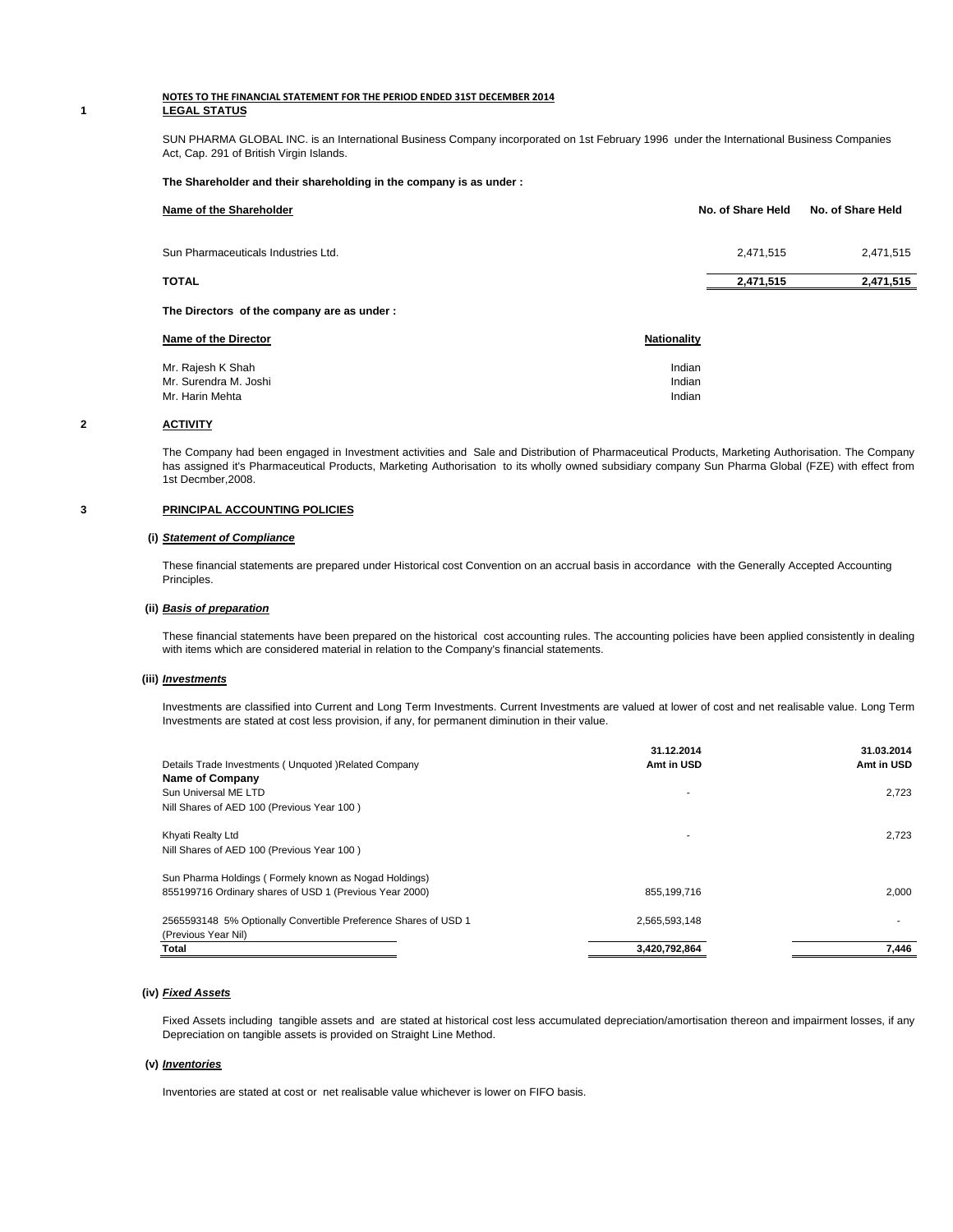#### **(vi)** *Advances & Accruals*

Trade and other receivable are stated at their cost less impairment losses, if any.

#### **(vii)** *Cash and Cash equivalents*

Cash and cash equivalents comprise cash balances and bank deposits.

#### **(viii)** *Dividend*

Dividends are recognised as a liability in the period in which they are declared.

#### **(ix)** *Impairment*

The carrying amounts of the Company's assets, other than inventories are reviewed at each balance sheet date to determine whether there is any indication of impairment. If any such indication exists, the asset's recoverable amount is estimated. As impairment loss is recognised in the profit and loss account whenever the carrying amounts of an asset exceeds its recoverable amount.

#### **(x)** *Provisions*

A provision is recognised in the balance sheet when the company has a legal or constructive obligation as a result of a past event, and it is probable that an outflow of economic benefits will be required to settle the obligations. If the effect is material, provisions are determined by discounting the expected future cash flows at the pre-tax rate that reflects current market assessments of the time value of money and, where appropriate, the risks specific to the

#### **(xi)** *Payable and accruals*

Payable and accruals are stated at cost.

#### **(xii)** *Revenue*

Revenue from the sale of goods/services is recognised in the profit and loss account when the significant risks and rewards of ownership have been transferred to the buyers. Sales are recorded net of Returns,Rebates & rate differences, if any .

#### **(xiii)** *Foreign Currencies*

Transactions denominated in foreign currencies are translated to United State Dollars at the foreign exchange rate ruling at the date of the transaction. Monetary assets and liabilities denominated in foreign currencies at the balance sheet date are translated to United State Dollar at exchange rates ruling at that date. Foreign exchange differences arising on translation are recognised in the profit and loss account.

#### **(xiv)** *Hedging*

In respect of monetary items, which are covered by forward exchange contracts, the difference between the year end rate and the rate on the date of the contract is recognised as exchange difference and the premium on such forward contracts is recognised over the life of forward contracts. The exchange difference arising on settlement / translation are recognised in the revenue accounts.

#### **4 FINANCIAL INSTRUMENTS (a) EXCHANGE RATE RISK**

There are no significant exchange rate risks as most of the financial assets and liabilities are denominated in United State Dollars, except certain Forward Contracts which are underlying linked to Indian Rupees.

#### **(b) FAIR VALUE INFORMATION**

Fair value represents the amount at which an asset could be exchanged, or a liability settled, in an arm's length transaction. In respect of company's all financial assets and liabilities, in the opinion of the management, the book value approximates to their carrying value.

#### **FINANCIAL INSTRUMENTS : RECOGNITION & MEASUREMENT**

The account receivable, Deposits and advances are for business and carry same value as stated in the financial statements.

#### **5 Earnings Per Share 31.12.2014 31.03.2014**

| Net Profit for the Year                                   | (47.447)  | 2,513,374,185 |
|-----------------------------------------------------------|-----------|---------------|
| Number of Share used in computing basic earning per share | 2.471.515 | 2,471,515     |
| Basic Earning / (Loss) Per Share                          | (0.02)    | 1.016.94      |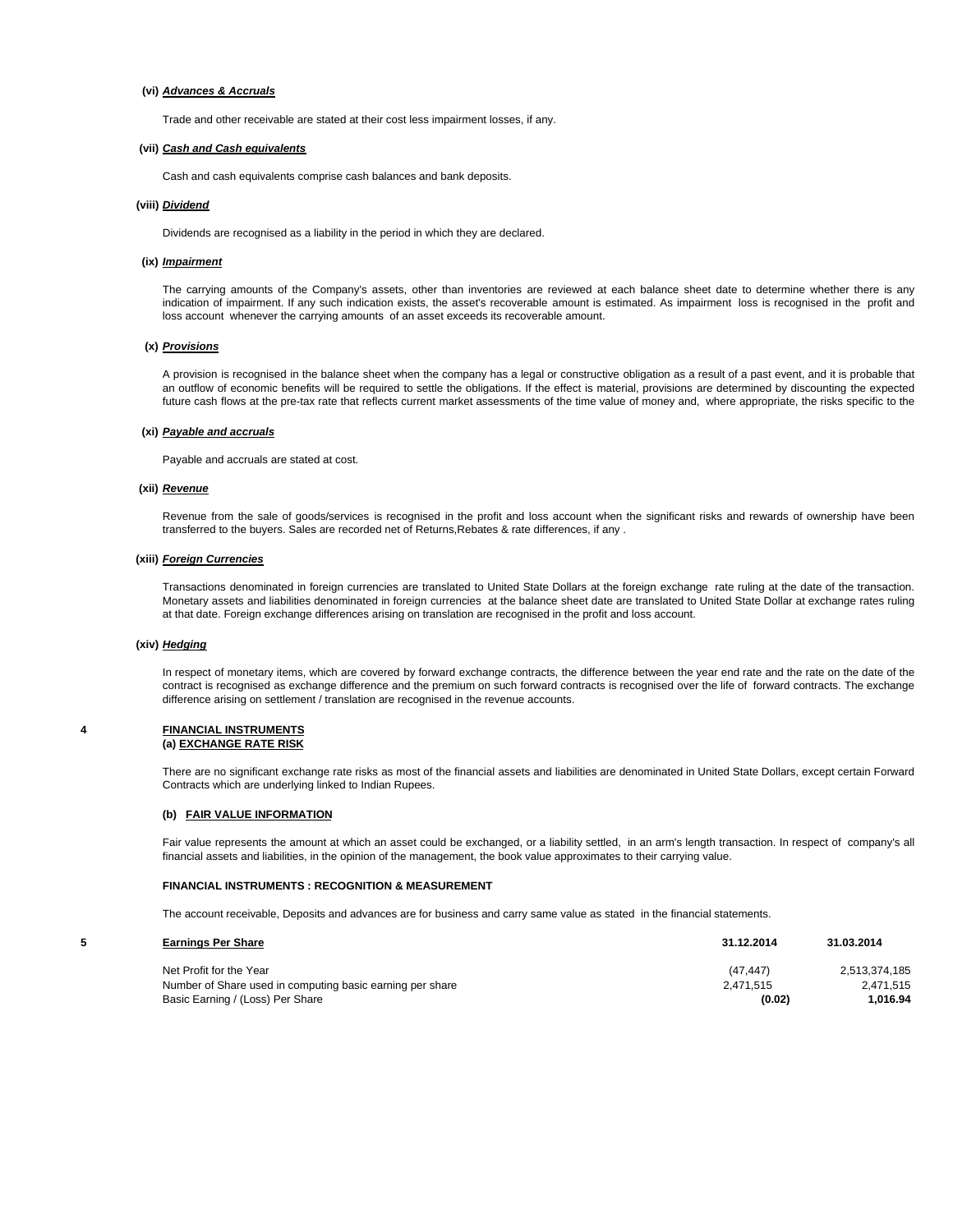# **Sun Pharma Global INC NOTES FORMING PART OF THE FINANCIAL STATEMENTS**

|    | <b>Particulars</b>                                                               | Note No | As At 31st Dec 2014        |                            | As At 31st March, 2014       |                            |
|----|----------------------------------------------------------------------------------|---------|----------------------------|----------------------------|------------------------------|----------------------------|
|    |                                                                                  |         | <b>Number of Shares</b>    | ` in USD                   | Number of<br>Shares          | ` in USD                   |
| 6  | <b>Share Capital</b>                                                             |         |                            |                            |                              |                            |
|    | <b>Authorised Capital</b>                                                        |         |                            |                            |                              |                            |
|    | Equity Shares of USD 1.00 each<br>Preference Shares of USD 1 each                |         | 100,000,000<br>900,000,000 | 100,000,000<br>900,000,000 | 100,000,000<br>900,000,000   | 100,000,000<br>900,000,000 |
|    |                                                                                  |         | 1,000,000,000              | 1,000,000,000              | 1,000,000,000                | 1,000,000,000              |
|    | Issued, Subscribed and Fully Paid                                                |         |                            |                            |                              |                            |
|    | Equity Shares of USD 1.00 each<br>Preference Shares of ` each                    |         | 2,471,515<br>783,750,000   | 2,471,515<br>783,750,000   | 2,471,515<br>783,750,000     | 2,471,515<br>783,750,000   |
|    |                                                                                  |         | 786,221,515                | 786,221,515                | 786,221,515                  | 786,221,515                |
| 7  | <b>Reserve and Surplus</b>                                                       |         |                            |                            |                              |                            |
|    |                                                                                  |         |                            |                            |                              |                            |
|    | Securities Premium Account<br>Opening Balance                                    |         | 139,209,260                |                            | 139,209,260                  |                            |
|    | Add: Addition During the Year<br>Less: Utilised / Transfer During the Year       |         |                            |                            |                              |                            |
|    | Closing Balance                                                                  |         |                            | 139,209,260                |                              | 139,209,260                |
|    |                                                                                  |         |                            |                            |                              |                            |
|    | Surplus / Deficit in statment of Profit and Loss                                 |         |                            |                            |                              |                            |
|    | Opening Balance<br>Add: Profit / (Loss) for the Year                             |         | 2,513,374,185<br>(47, 447) |                            | 454,544,125<br>2,513,374,185 |                            |
|    | Transfer from General Reserve<br>Proposed Dividend and Dividend Tax Written back |         |                            |                            |                              |                            |
|    | Less: Per scheme of arrangement with 100% subsidiary                             |         |                            |                            | (454, 544, 125)              |                            |
|    | Corporate Dividend Tax<br>Closing Balance                                        |         |                            | 2,513,326,738              |                              | 2,513,374,185              |
|    |                                                                                  |         |                            | 2,652,535,998              |                              | 2,652,583,445              |
|    |                                                                                  |         |                            |                            |                              |                            |
| 8  | <b>Trade Payables</b>                                                            |         |                            |                            |                              |                            |
|    |                                                                                  |         |                            |                            |                              |                            |
|    | Acceptances<br>Other than Acceptances                                            |         | 10,102                     | 10,102                     | 9,045                        | 9,045                      |
|    |                                                                                  |         |                            | 10,102                     |                              | 9.045                      |
|    |                                                                                  |         |                            |                            |                              |                            |
| 9  | <b>Non-Current Investment</b><br><b>Trade investment (At Cost)</b>               |         |                            |                            |                              |                            |
|    | Investment in Equity Instruments                                                 |         |                            |                            |                              |                            |
|    | Other Investment (At Cost) { Refer Note 3 (iii) for details }                    |         |                            |                            |                              |                            |
|    | Investment in Equity Instruments<br>Investment In Subsidiary Company             |         | 3,420,792,864              |                            | 7,446                        |                            |
|    | Investment in Prefernce Shares<br>Investment in Government or Trust Securities   |         |                            |                            |                              |                            |
|    | Investment in Debentures or Bonds                                                |         |                            |                            |                              |                            |
|    | Investment in Mutual Fund<br>Investment in Partnership Firm                      |         |                            |                            |                              |                            |
|    | Other Non-Current Investments (specify nature)                                   |         |                            | 3,420,792,864              |                              | 7,446                      |
|    |                                                                                  |         |                            | 3,420,792,864              |                              | 7,446                      |
| 10 | <b>Long-Term Loans and Advances</b>                                              |         |                            |                            |                              |                            |
|    | (Unsecured, Considered Good unless otherwise stated)                             |         |                            |                            |                              |                            |
|    | Loans and Advances to Subsidiary Company                                         |         |                            |                            |                              |                            |
|    | Capital Advance<br><b>Considered Good</b>                                        |         |                            |                            |                              |                            |
|    | <b>Considered Doubtful</b>                                                       |         |                            |                            |                              |                            |
|    | Less: Provision for Doubtful Advances<br><b>Security Deposit</b>                 |         |                            |                            |                              |                            |
|    | <b>Considered Good</b>                                                           |         |                            |                            |                              |                            |
|    | <b>Considered Doubtful</b><br>Less: Provision for Doubtful Deposits              |         |                            |                            |                              |                            |
|    | Loans and Advances to Subsidiary Company<br>Loans and Advances to Employees      |         |                            | 17,974,751                 |                              | 20,083,267                 |
|    | Inter-Corporate Deposits                                                         |         |                            |                            |                              |                            |
|    | Prepaid Expenses<br>Advance Income-Tax [Net of Provisions ` __ million (Previous |         |                            |                            |                              |                            |
|    | Year ` __ million)]                                                              |         |                            |                            |                              |                            |
|    | <b>MAT Credit Entitlement</b><br><b>Balance with Government Authorities</b>      |         |                            |                            |                              |                            |
|    | Other Loans and Advances (Specify nature)<br>$\mathbf{1}$                        |         |                            |                            |                              |                            |
|    | $\overline{c}$                                                                   |         |                            |                            |                              |                            |
|    | 3                                                                                |         |                            | 17,974,751                 |                              | 20,083,267                 |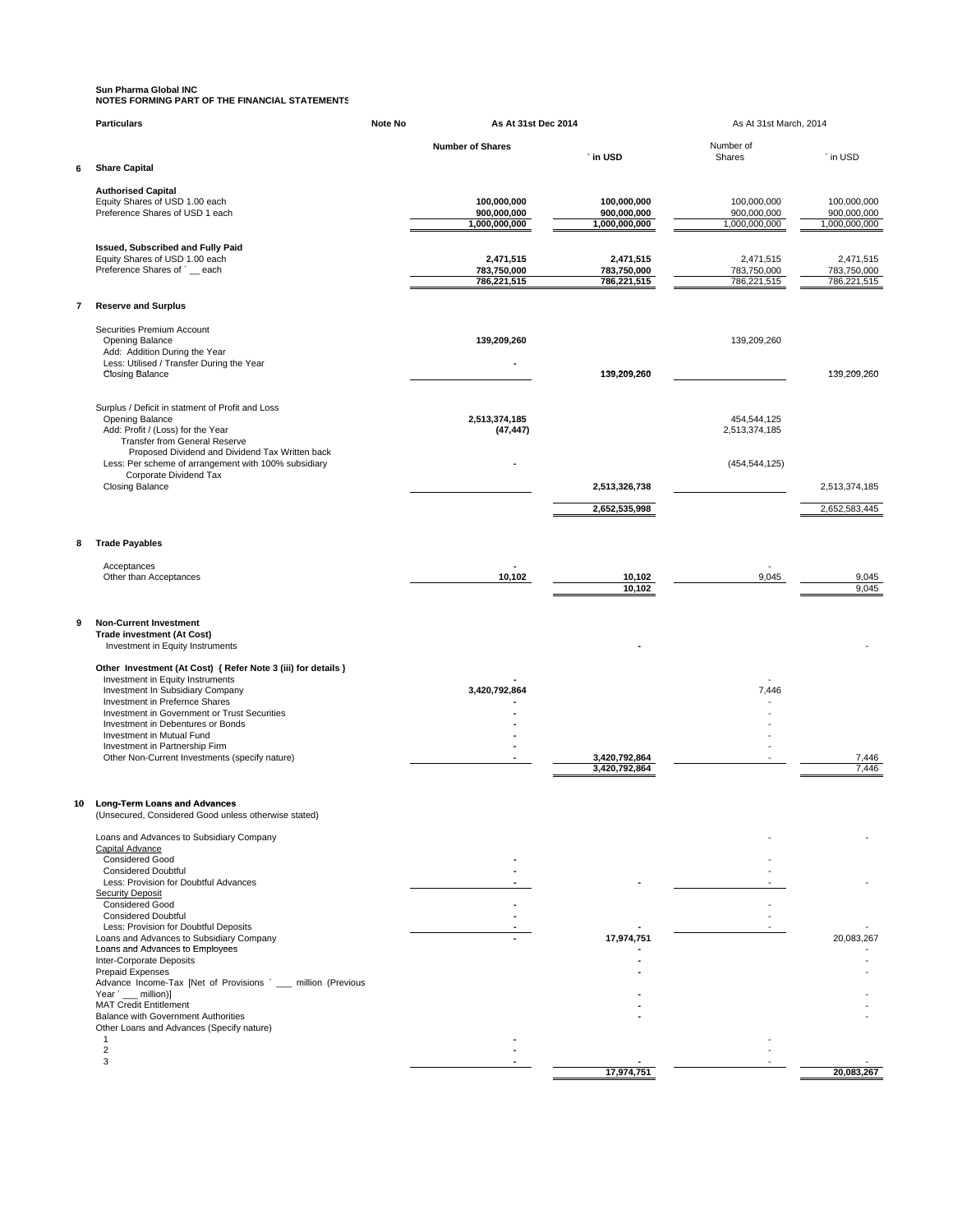# **Sun Pharma Global INC NOTES FORMING PART OF THE FINANCIAL STATEMENTS**

|    | <b>Particulars</b>                                                                                   |                | As At 31st Dec 2014 |               | As At 31st March, 2014 |  |
|----|------------------------------------------------------------------------------------------------------|----------------|---------------------|---------------|------------------------|--|
|    |                                                                                                      | ` in USD       | ` in USD            | ` in USD      | ` in USD               |  |
| 11 | <b>Trade Recievables</b>                                                                             |                |                     |               |                        |  |
|    | (Unsecured - Considered Good unless stated otherwise)                                                |                |                     |               |                        |  |
|    | Over Six Months                                                                                      |                |                     |               |                        |  |
|    | <b>Considered Good</b><br>Doubtful                                                                   |                |                     |               |                        |  |
|    | Less: Provision for Doubtful Trade Receivables                                                       |                |                     |               |                        |  |
|    |                                                                                                      |                |                     |               |                        |  |
|    | Other Trade Receivables                                                                              |                |                     |               |                        |  |
|    | <b>Considered Good</b><br>Doubtful                                                                   |                |                     | 3,420,790,864 |                        |  |
|    | Less: Provision for Doubtful Trade Receivables                                                       |                |                     |               | 3,420,790,864          |  |
|    |                                                                                                      |                |                     |               |                        |  |
|    |                                                                                                      |                |                     |               | 3,420,790,864          |  |
|    | The above includes Debts due from Director and other officer of<br>the company `------               |                |                     |               |                        |  |
|    |                                                                                                      |                |                     |               |                        |  |
|    |                                                                                                      |                |                     |               |                        |  |
|    |                                                                                                      |                |                     |               |                        |  |
|    |                                                                                                      |                |                     |               |                        |  |
|    | 12 Other Income                                                                                      |                |                     |               |                        |  |
|    | Interest on                                                                                          |                |                     |               |                        |  |
|    | Deposits with Banks                                                                                  |                |                     |               |                        |  |
|    | Loans and Advances                                                                                   |                |                     |               |                        |  |
|    | Other Current Investments<br>Other Long-Term Investment                                              |                |                     |               |                        |  |
|    | Loan to Subsidiary Company                                                                           |                |                     | 11,040,170    |                        |  |
|    | Others                                                                                               |                |                     | 764,203       | 11,804,373             |  |
|    | Dividend Income - Other Long-Term Investments                                                        |                |                     |               |                        |  |
|    | Net Gain on Sales of:<br><b>Current Investments</b>                                                  |                |                     |               |                        |  |
|    | Long-Term investments                                                                                |                |                     | 2,501,678,273 | 2,501,678,273          |  |
|    | Net Gain on Foreign Currency Transactions and Translation (Other                                     |                |                     |               |                        |  |
|    | than considered as Finance Cost)                                                                     |                |                     |               |                        |  |
|    | Profit on Sale of Fixed Assets (Net)<br>Sundry Balances Written Back (Net)                           |                |                     |               |                        |  |
|    | <b>Insurance Claims</b>                                                                              |                |                     |               |                        |  |
|    | Lease Rental and Hire Charges                                                                        |                |                     |               |                        |  |
|    | Other Non-Operating Income                                                                           |                | 8,554               |               |                        |  |
|    |                                                                                                      |                | 8,554               |               | 2,513,482,646          |  |
| 13 | <b>Other Expenses</b>                                                                                |                |                     |               |                        |  |
|    | Consumption of Stores and Spare Parts                                                                |                |                     |               |                        |  |
|    | Conversion and Other Manufacturing Charges                                                           |                |                     |               |                        |  |
|    | Power and Fuel<br>Rent                                                                               |                |                     |               |                        |  |
|    | Rates and Taxes                                                                                      |                |                     |               |                        |  |
|    | Insurance                                                                                            |                |                     |               |                        |  |
|    | Selling and Distribution                                                                             |                |                     |               |                        |  |
|    | Commission and Discount<br>Repairs                                                                   |                |                     |               |                        |  |
|    | Building                                                                                             |                |                     |               |                        |  |
|    | Plant and Machinery                                                                                  |                |                     |               |                        |  |
|    | Others                                                                                               |                |                     |               |                        |  |
|    | Printing and Stationery<br>Travelling and Conveyance                                                 |                |                     |               |                        |  |
|    | Overseas Travel and Export Promotion                                                                 |                |                     |               |                        |  |
|    | Communication                                                                                        |                |                     |               |                        |  |
|    | Provision for Doubtful Trade and Other Receivables / Loans and                                       |                |                     |               |                        |  |
|    | <b>Advances</b><br>Provision for Doubtful Debts                                                      |                |                     |               |                        |  |
|    | Sundry Balances / Bad Debts Written Off                                                              | 35,304         |                     |               |                        |  |
|    | Less: Adjusted out of Provision for earlier years                                                    | $\blacksquare$ | 35,304              |               |                        |  |
|    | Professional and Consulancy                                                                          |                | 9,696               |               | 35,211                 |  |
|    | Donations<br>Loss on Fixed Assets Sold / Written Off / Scrapped (Net)                                |                |                     |               |                        |  |
|    | Net loss on Sale of Investments                                                                      |                |                     |               |                        |  |
|    | From Current Investments                                                                             |                |                     |               |                        |  |
|    | From Long-Term Investments                                                                           |                |                     |               |                        |  |
|    | Net loss on Foreign Currency Transactions and Translation (Other<br>than considered as Finance Cost) |                |                     |               |                        |  |
|    | Increase / (Decrease) of Excise Euty on Inventory                                                    |                |                     |               |                        |  |
|    | Payment to Auditors                                                                                  |                |                     |               |                        |  |
|    | Audit Fees                                                                                           | 5,000          |                     | 3,500         |                        |  |
|    | <b>Taxation Matters</b>                                                                              |                |                     |               |                        |  |
|    | Company Law Matter<br>Management Service                                                             |                |                     |               |                        |  |
|    | <b>Other Services</b>                                                                                |                |                     |               |                        |  |
|    | For Reimbursement Expenses                                                                           |                | 5,000               |               | 3,500                  |  |
|    | Miscellaneous Expenses                                                                               |                | 6,001               |               | 69,750                 |  |
|    |                                                                                                      |                | 56,001              |               | 108,461                |  |